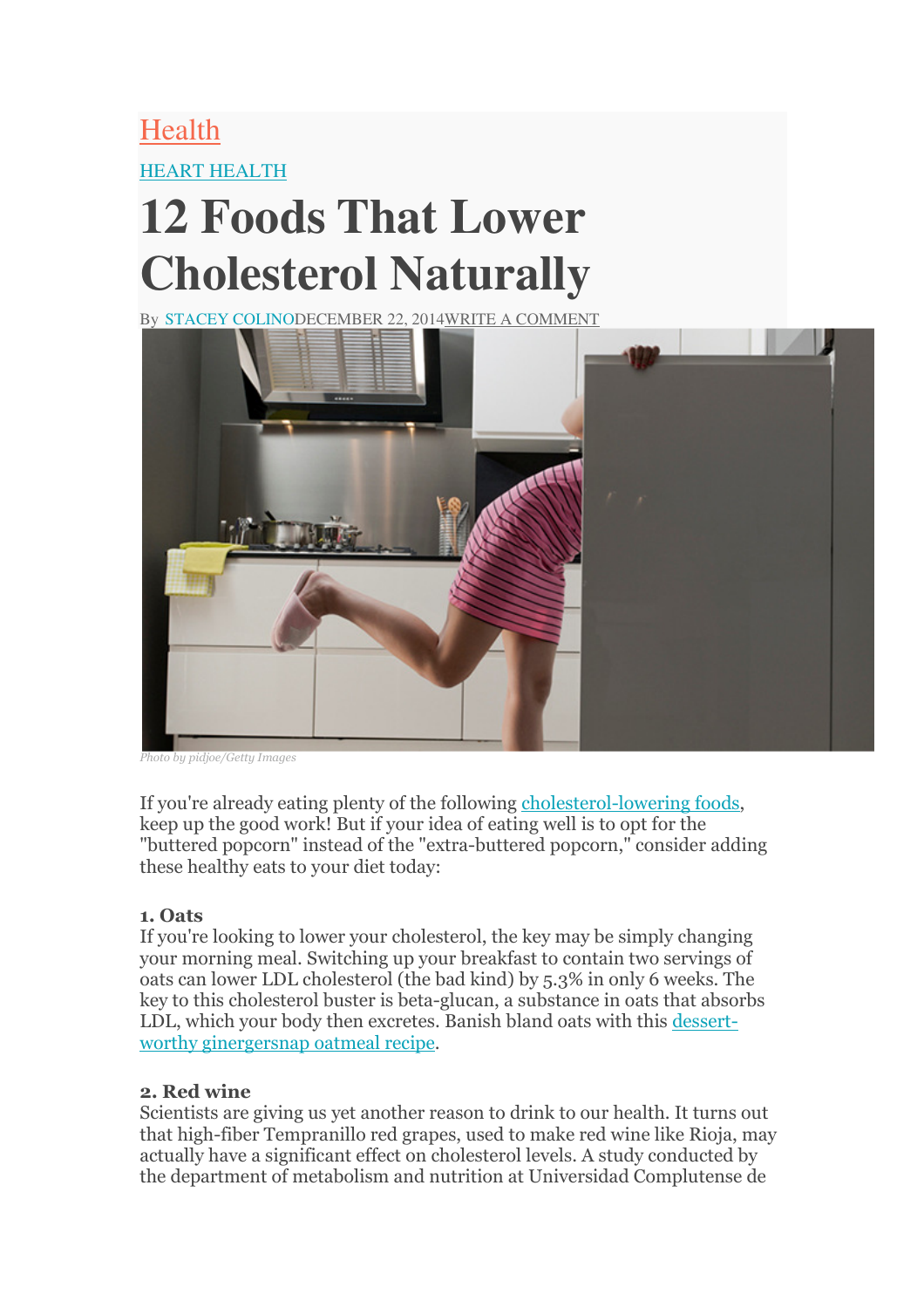Madrid in Spain found that when individuals consumed the same grape supplement found in red wine, their LDL levels decreased by 9%. In addition, those who had high cholesterol going into the study saw a 12% drop in LDL.

#### 3. Salmon & fatty fish

Omega-3 fats are one of the natural health wonders of the world and have been shown to ward off heart disease, dementia, and many other diseases. Now these fatty acids can add yet another health benefit to their repertoire: lowering cholesterol. According to research from Loma Linda University, replacing saturated fats with omega-3s like those found in salmon, sardines, and herring can raise good cholesterol as much as 4%. (Here's everything you need to know about buying the healthiest fish possible.)

## Are you at risk for the #1 cause of heart-related death?

#### 4. Nuts

If you're looking to lower cholesterol levels, research shows that you should get cracking! In a study published by the American Journal of Clinical Nutrition, people who noshed on 1.5 ounces of whole walnuts 6 days a week for 1 month lowered their total cholesterol by 5.4% and LDL cholesterol by 9.3%. Almonds and cashews are other good options. However, while nuts are heart healthy, they're also high in calories, so practice portion control—1.5 ounces is about a shot glass and a half. Use a shot glass to measure out your portion so you can see exactly how it looks.



#### 5. Tea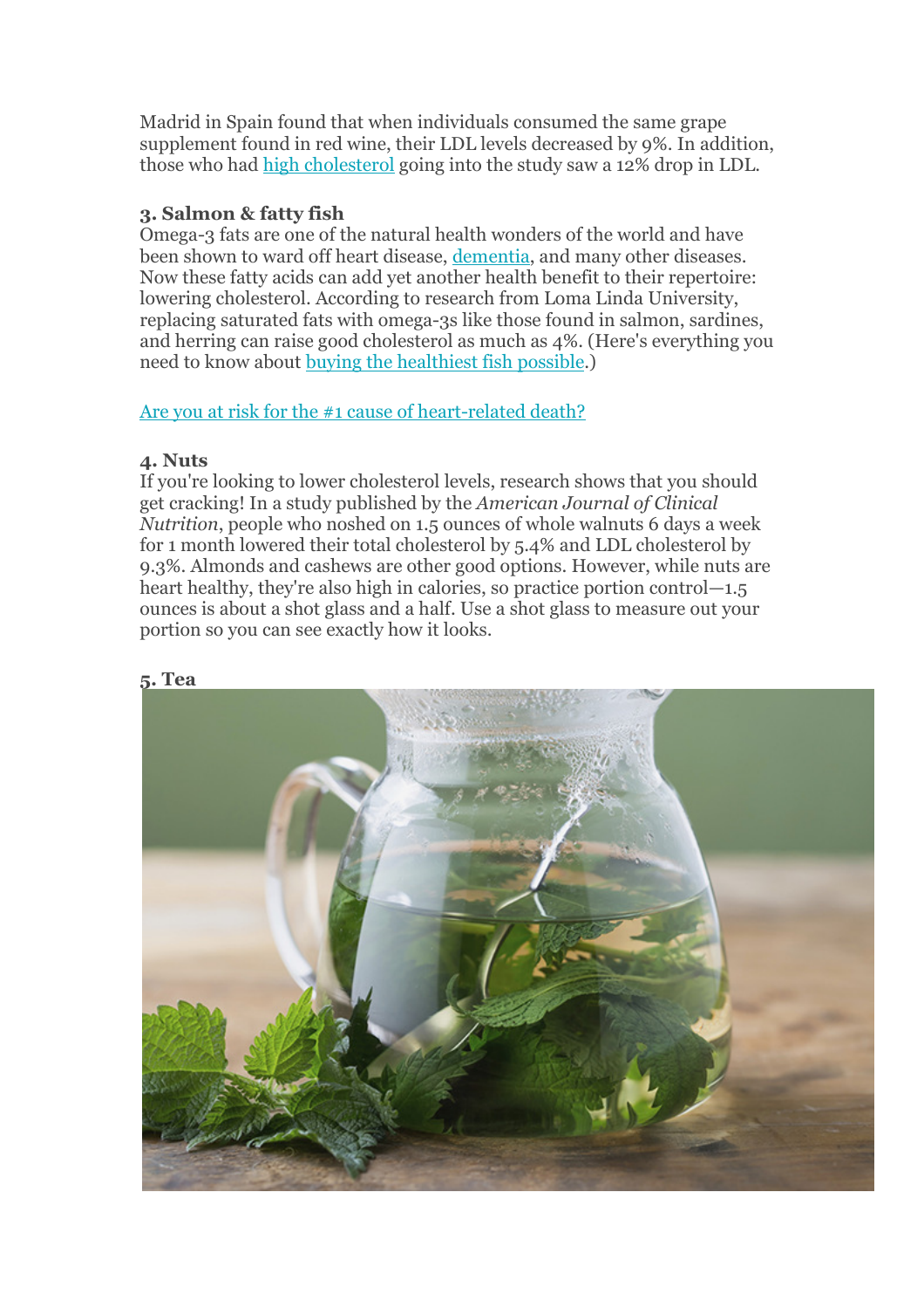While tea has become well known for its cancer-fighting antioxidants, it is also a great defense against LDL cholesterol levels. According to research conducted with the USDA, black tea has been shown to reduce blood lipids by up to 10% in only 3 weeks. These findings were concluded in a larger study of how tea may also help reduce the risk of coronary heart disease. (Here's how to make the perfect cup of tea every time.)

#### MORE: The Healthiest Teas To Drink From Morning To Night

#### 6. Beans

Beans, beans—they really are good for your heart. Researchers at Arizona State University Polytechnic found that adding ½ cup of beans to soup lowers total cholesterol, including LDL, by up to 8%. The key to this heart-healthy food is its abundance of fiber, which has been shown to slow the rate and amount of absorption of cholesterol in certain foods. Try black, kidney, or pinto beans; each supplies about one-third of your daily fiber needs.

#### 7. Chocolate

Ah, the sweet side of a heart-healthy diet: This powerful antioxidant helps build HDL cholesterol levels. In a 2007 study published in AJCN, participants who were given cocoa powder had a 24% increase in HDL levels over 12 weeks, compared with a 5% increase in the control group. Remember to choose the dark or bittersweet kind. Compared to milk chocolate, it has more than 3 times as many antioxidants, which prevent blood platelets from sticking together and may even keep arteries unclogged.

#### 8. Margarine

Switching to a margarine with plant sterols, such as Promise activ or Benecol, could help lower cholesterol. Plant sterols are compounds that reduce cholesterol absorption; a study published in AJCN found that women who had a higher plant sterol–based diet were able to lower total cholesterol by 3.5%.

## 9. Garlic

Aside from adding zing to almost any dish, garlic has been found to lower cholesterol, prevent blood clots, reduce blood pressure, and protect against infections. Now research finds that it helps stop artery-clogging plaque at its earliest stage by keeping cholesterol particles from sticking to artery walls. Try for two to four fresh cloves a day.